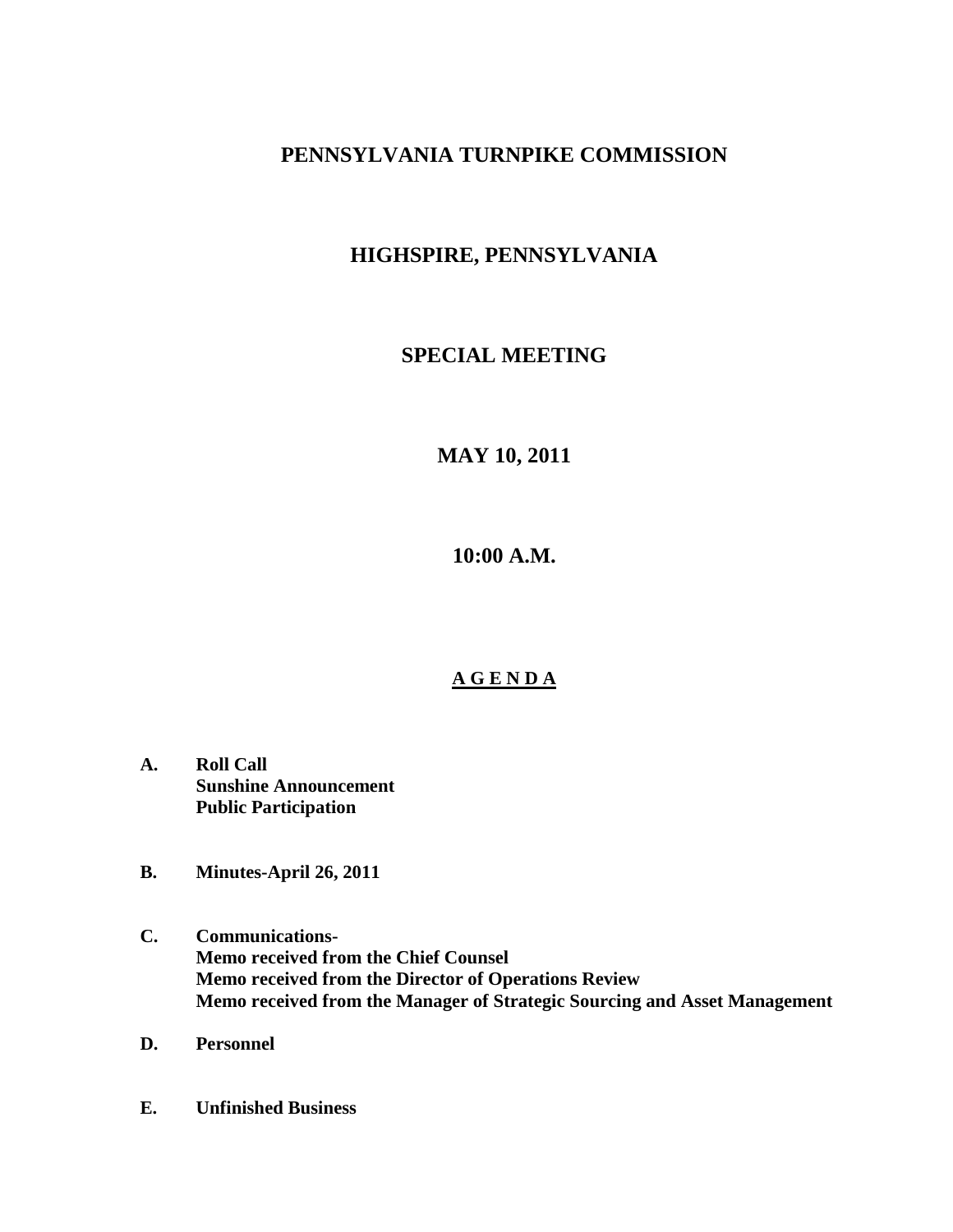#### **F. NEW BUSINESS**

- **1. Adopt the Resolution ratifying the investments, reinvestments and liquidations of securities with available cash, as described in the memo from the Assistant Chief Financial Officer dated April 29, 2011.**
- **2. Approve the Award of Bids and the Issuance of Purchase Orders for the items listed in memos "a" and "b":**
	- **a. Stone, slag and gravel aggregates, to the lowest responsive and responsible bidders: Hansen Aggregates - Connellsville \$44,000.00 New Enterprise \$35,000.00 Valley Quarry \$5,000.00 Haines & Kibblehouse-Handwerk \$7,000.00 Cordorus Stone & Supply Co \$4,000.00 Hempt Bros Inc \$2,500.00 Martin Limestone \$10,500.00 Pennsy Supply - Harrisburg \$2,500.00 Haines & Kibblehouse- Silver Hills \$4,000.00 Douglassville Quarry (Reading Mat.) \$9,000.00 Hanson Aggregates - Downingtown \$3,500.00** Glasgow Inc **\$5,000.00 Highway Materials Inc - Bluebell \$4,000.00 Haines & Kibblehouse- H & K Mat. \$3,500.00 Eureka Stone Quarry \$3,500.00 Naceville Material \$2,500.00 Martin Stone Quarry - Bechtelsville \$4,000.00 Tarheel Quarry LLC \$15,000.00 Eastern Industries \$2,000.00 Haines & Kibblehouse-Locust Ridge \$2,000.00 Pennsy Supply Inc - Pittston \$5,000.00**

**TOTAL AWARD: \$173,500.00**

- **b. REACT 350 wide permanent impact attenuators for Breezewood Interchange, to M. H. Corbin; at a total award of \$504,592.00.**
- **3. Approve the Right-of-Way Requests for the items listed in memos "a" through "c":**
	- **a. Authorize the acquisition of Right-of-Way #16491-A, a partial take parcel, necessary for construction of the Mon/Fayette Expressway; by issuing payment in the amount of \$1,500.00, payable to Charles S. and Alberta J. McManus, representing fair market value; authorize the appropriate Commission officials to execute the agreement of sale; authorize the payment of additional statutory damages as calculated by the Legal Department and approved by the Chief Executive Officer; and payment of the fair market**